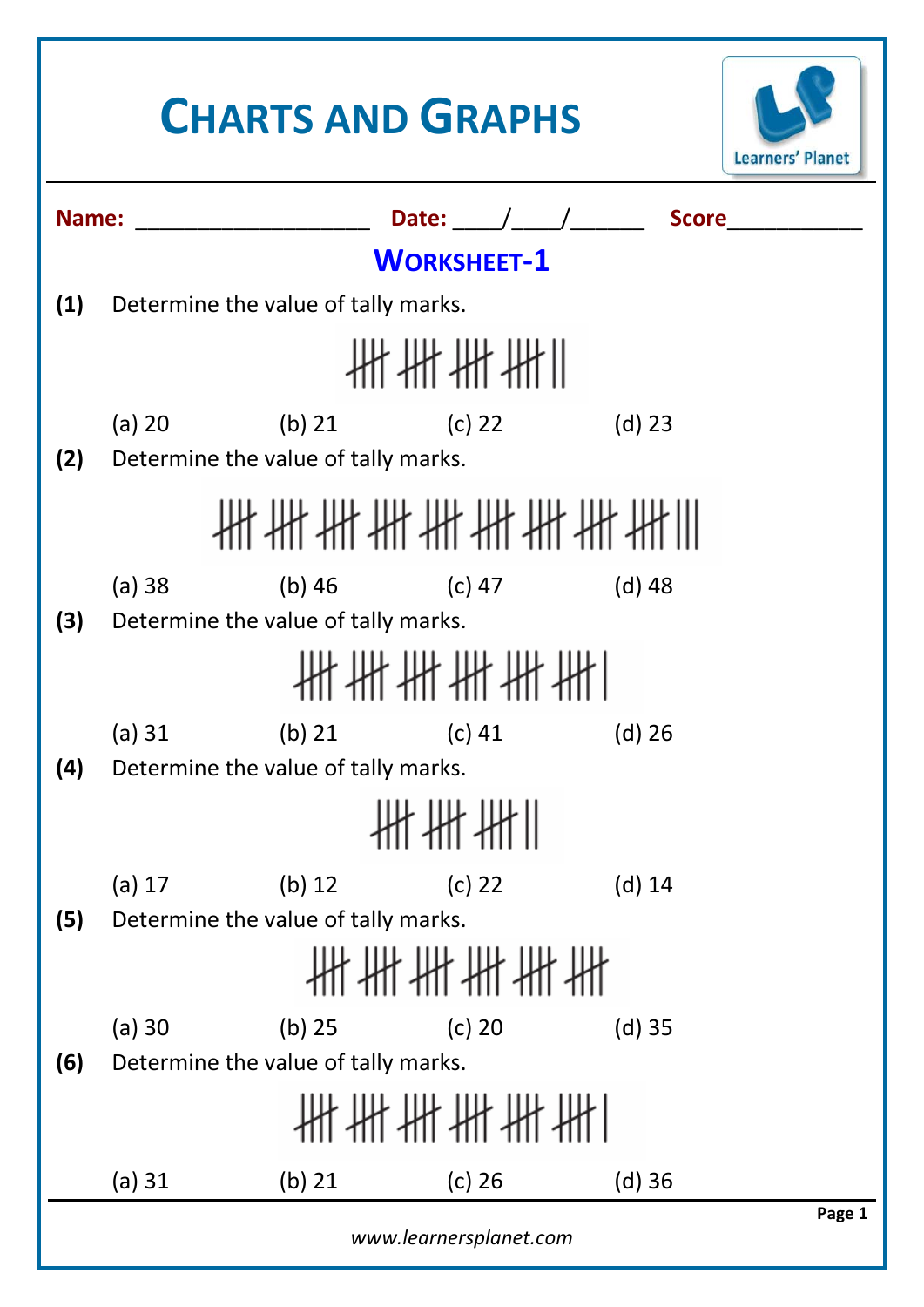

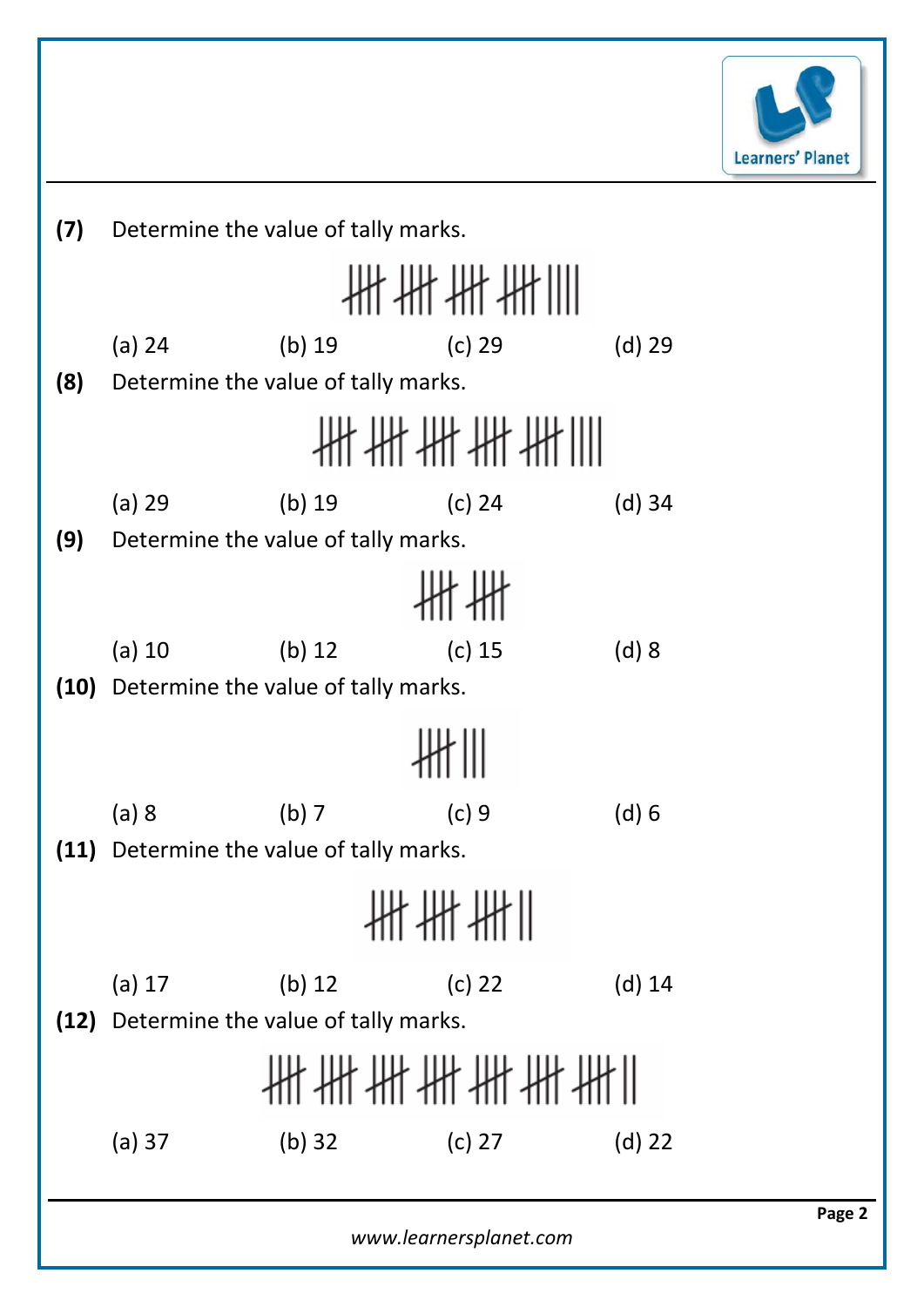

**(13)** Determine the value of tally marks.

₩₩₩ (a) 15 (b) 12 (c) 10 (d) 20 **(14)** Determine the value of tally marks. **批批批批批批批批** (a) 43 (b) 33 (c) 48 (d) 38 **(15)** Determine the value of tally marks. ╫╫╫╫╫╫╫╫╫ (a) 35 (b) 40 (c) 45 (d) 30 **(16)** Determine the value of tally marks. ╫╫╫╫╫╫╫╫╫╫╫ (a) 43 (b) 53 (c) 48 (d) 58